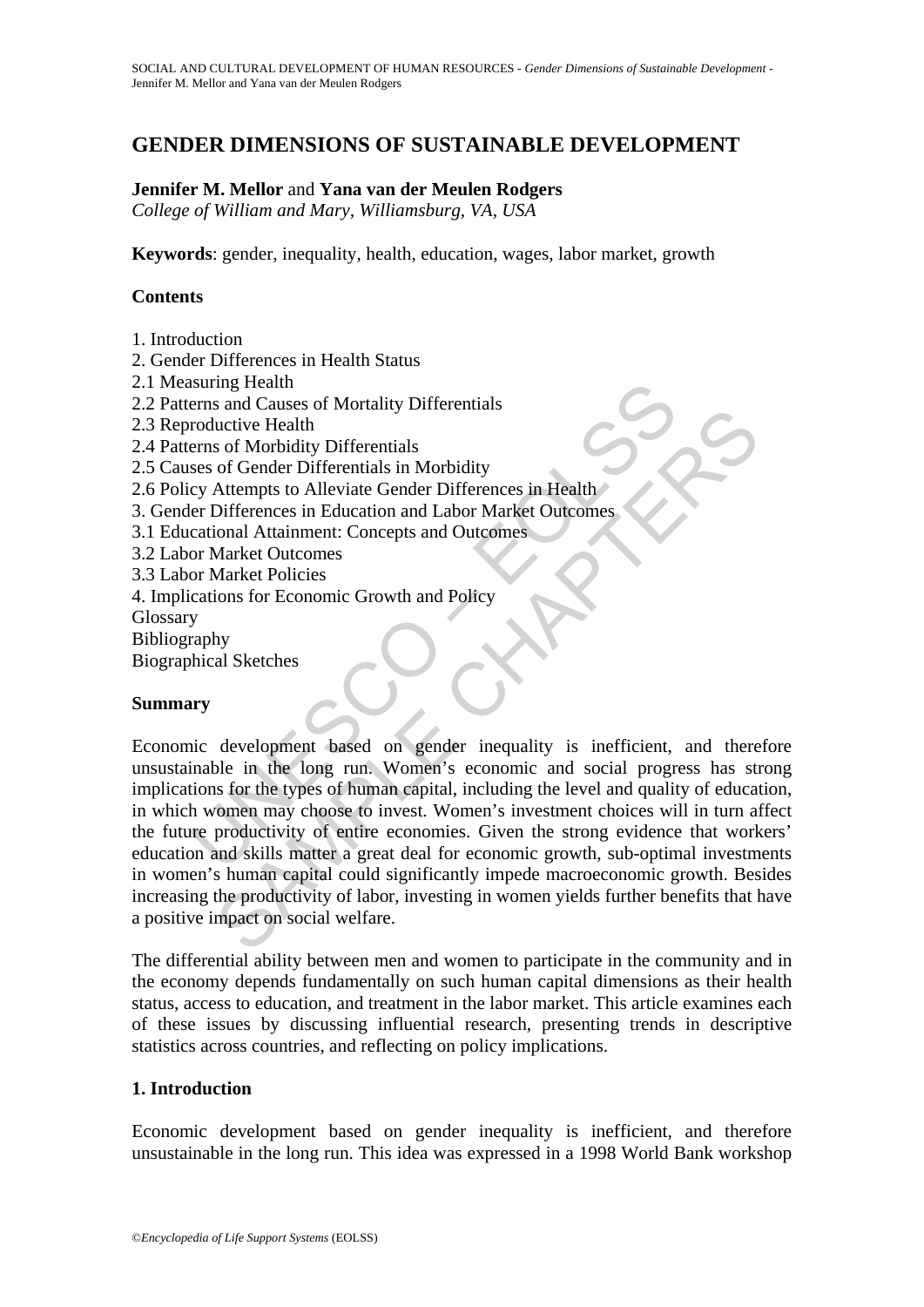on enhancing development through attention to gender, a landmark event in the growing political discourse on women and development. The full and productive use of human resources is essential to economic growth and sustainable development. However, gender inequality can permeate many aspects of daily life, through the legal and regulatory environment and through social and cultural life within the community. Gender inequality can impact the economic life of women and men as well, by altering the access to productive resources, and by affecting the allocation of labor supply, income, and health care within the household. These and other issues related to gender and development have gained increasing attention over the past few decades among development scholars and practitioners alike.

A rich body of evidence, both qualitative and quantitative, has emerged that documents women's relative progress in a host of economic, social, and political indicators. This progress has profound implications for the types of human capital, including the level and quality of education, in which women may choose to invest. Women's investment choices will in turn affect the future productivity of entire economies. Closely related, a growing consensus has emerged that empowering women through improvements in female literacy and female employment opportunities is a major step in the direction of reducing fertility rates, another precursor to long-term, sustained economic development.

body or evidente, bour quantative and quantiturive, its emieged<br>is relative progress in a host of economic, social, and political is has profound implications for the types of human capital, includity of education, in whic as profound implications for the types of human capital, including the 1<br>of education, in which women may choose to invest. Women's invests<br>il in turn affect the future productivity of entire conomies. Closely relations<br>an This article focuses specifically on gender differences in human capital resources. The reader is advised to see Stromquist (1998) for a more comprehensive study of gender and development. The differential ability between men and women to participate in the community and in the economy depends fundamentally on such human capital dimensions as their health status, access to education, and treatment in the labor market. This article examines each of these issues by discussing influential research, presenting trends in descriptive statistics across countries, and reflecting on policy implications. Amartya Sen, Nobel Prize winner in economics, writes regarding women's unequal access to the advantages of medical and economic progress: "We confront here what is clearly one of the more momentous—and relatively neglected—problems facing the contemporary world" (Sen, 1989: 29). This statement highlights the importance of adding a gender perspective to the United Nations; extensive knowledge source on sustainable development.

## **2. Gender Differences in Health Status**

Health status is a critical determinant of an individual's economic well-being. Poor health status can reduce the number of hours worked, limit the productive capacity of the worker, and result in lower wages. The poor health of one family member can lead to detrimental effects for the health of other members, especially children, and can mean poverty and debt for the entire household. Despite the importance of health for the economic well-being of the individual and the household, sharp differences exist in measures of health across countries and societies, and within societies as well. Research on health status within countries and communities has found significant health differences by race, socioeconomic status, and social class. Gender inequities in health are another well-documented type of variation. This section compiles some revealing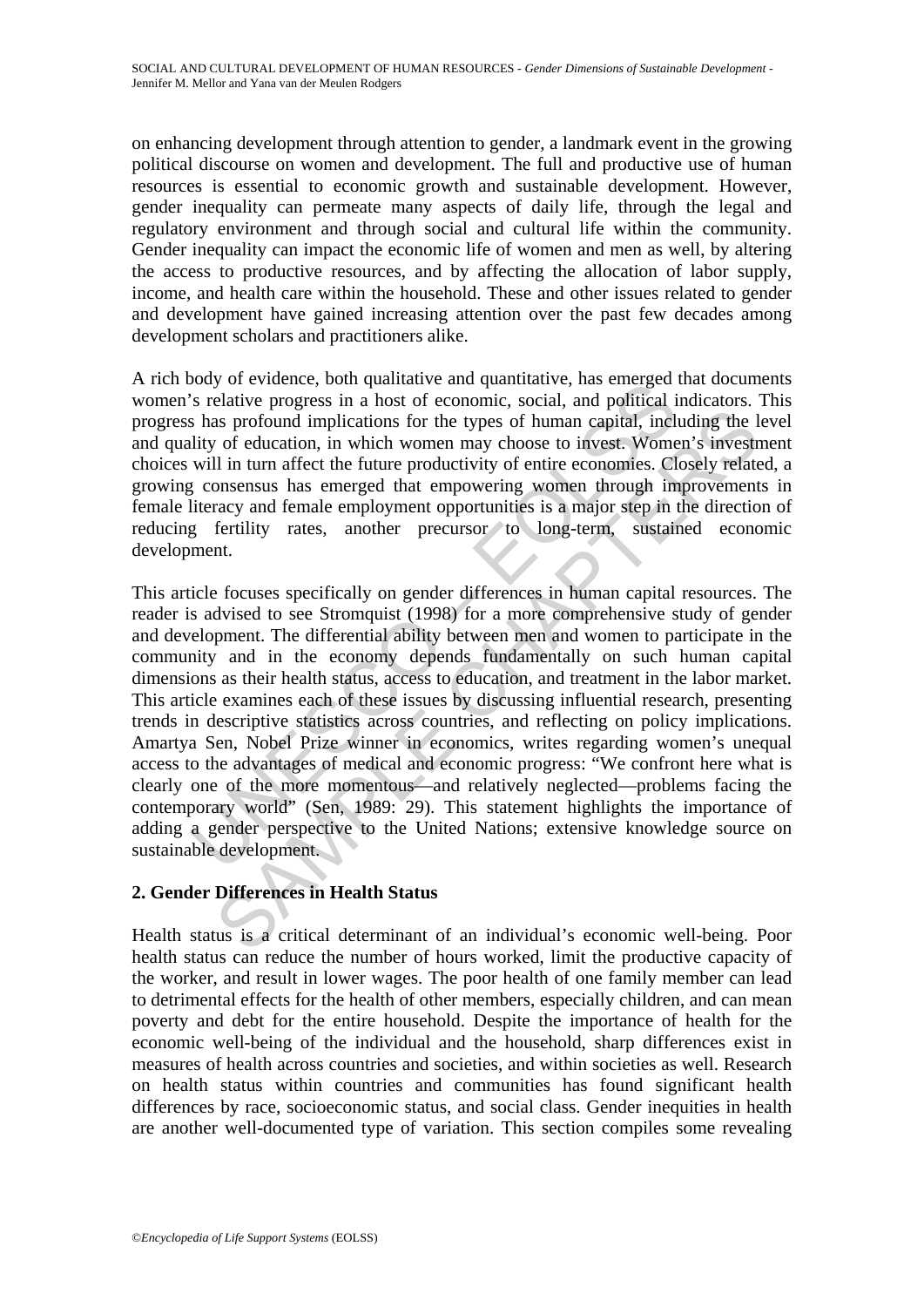statistics on the differences in the health of men and women of both industrialized and developing countries.

### **2.1 Measuring Health**

A variety of indicators can be used to measure the health status of individuals, ranging from subjective measures such as self-reported health status and activities of daily living, to objective measures such as life expectancy, mortality rates, and the prevalence of specific diseases (for example, cancer or diabetes). Other measures of health include lifestyle risk factors (tobacco, alcohol and drug use, obesity and prevalence of overweight), measures of overall well-being (depression, or incidence of domestic violence), and measures of access to health care through insurance coverage and the use of preventive services (prenatal care and breast examinations, for example).

between the alternative series to health care intough insulance coverantive services (prenatal care and breast examinations, for examplement health differences between men and women and acrosser is presented with few measu To document health differences between men and women and across countries, the researcher is presented with few measures that are collected separately for men and women and available in both industrialized and developing countries. For developing countries especially, data collection methods are unable to provide regular documentation of male–female differences in health. The principal measures that can be contrasted by gender and across countries are adult and infant life expectancy and mortality rates by cause. On morbidity differences by gender, available case studies are able to provide information for a small number of countries; some will be summarized here.

## **2.2 Patterns and Causes of Mortality Differentials**

From the latter threme based and sometical sectors of the syncestic state of something and the mass that are collected separately of men<br>is presented with few measures that are collected separately for mence a divalable in In Table 1, life expectancies at birth for males and females in 1970 and 1996 are reported for a subset of all countries. Males and females in all countries shown here, as is the case around the globe, experienced gains in life expectancy between 1970 and 1996. In addition, women's life expectancy relative to men's has increased worldwide, and currently exceeds male life expectancy in most countries. The rise in the life expectancy of females over and above that of males is a pattern that has been observed only within the last century. Some suggested explanations for the increase in women's life expectancy are the development of medical treatments for infectious diseases, improvements in the diet and medical care of females relative to males, and shifts in occupational roles that have increased the occupational health risks for men, and decreased those for women. An additional cause of increased female life expectancy relative to that of males is the shift away from agricultural sector work and toward urban life. These explanations have not been tested empirically at great length, and their relative contributions are not known.

|                                                          | Life Expectancy at birth (in years) |      |         |      |      |
|----------------------------------------------------------|-------------------------------------|------|---------|------|------|
|                                                          | Male                                |      | Females |      |      |
|                                                          | 1970                                | 1996 |         | 1970 | 1996 |
| By Region and Selected Countries (Low and Middle Income) |                                     |      |         |      |      |
| East Asia & Pacific                                      | 58                                  | 6    |         | 60   | 70   |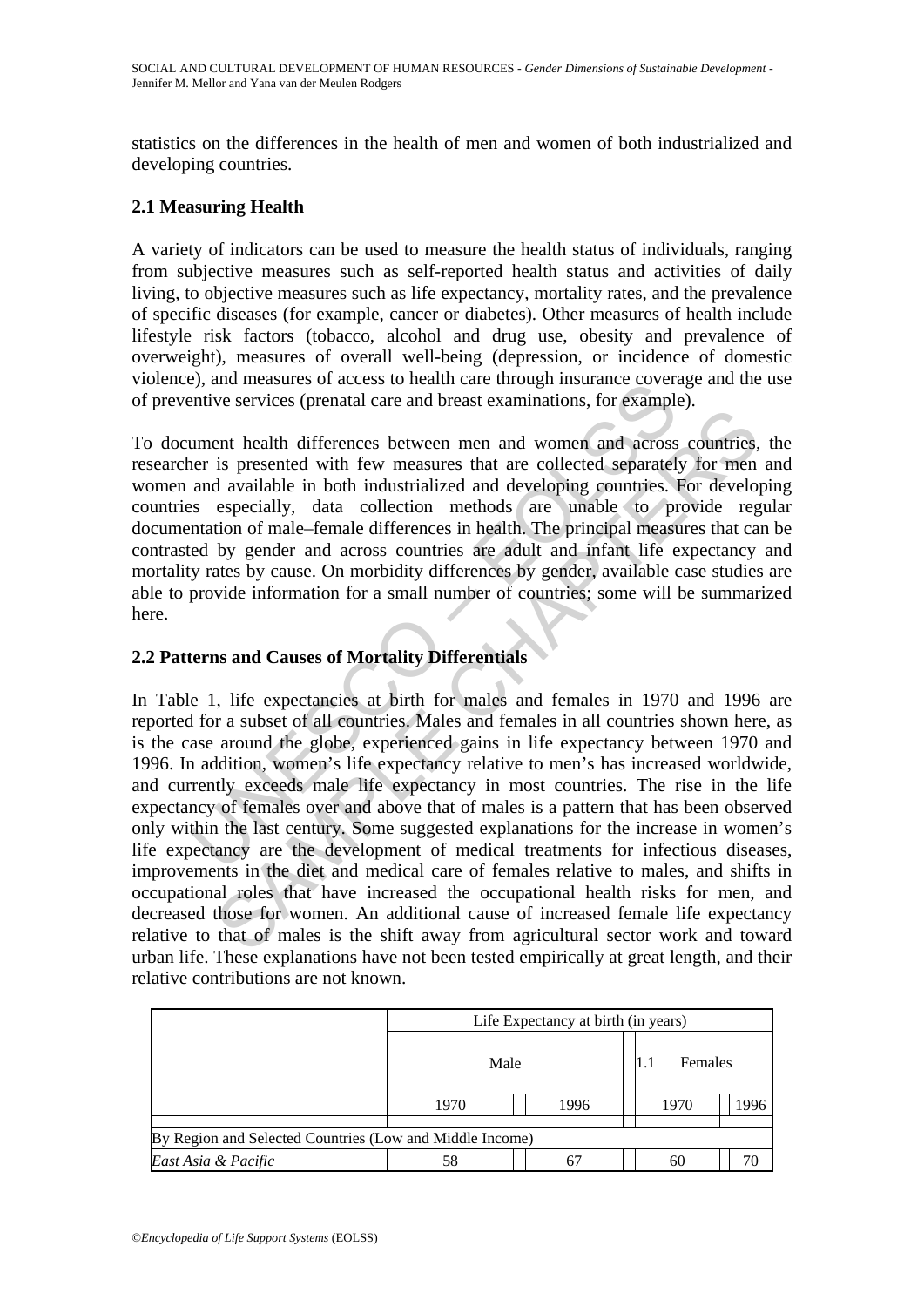| China                            | 61 | 68 | 63 | 71 |
|----------------------------------|----|----|----|----|
| Indonesia                        | 47 | 63 | 49 | 67 |
| Malaysia                         | 60 | 70 | 63 | 74 |
| Philippines                      | 56 | 64 | 59 | 68 |
|                                  |    |    |    |    |
| Europe & Central Asia            | 64 | 64 | 71 | 73 |
| Hungary                          | 67 | 65 | 72 | 75 |
| Poland                           | 67 | 68 | 74 | 77 |
| Turkey                           | 55 | 66 | 59 | 71 |
| Latin America & Caribbean        | 58 | 66 | 63 | 73 |
| Bolivia                          | 44 | 59 | 48 | 63 |
| <b>Brazil</b>                    | 57 | 63 | 61 | 71 |
| Mexico                           | 60 | 69 | 64 | 75 |
| Middle East & N. Africa          | 52 | 66 | 54 | 68 |
| Algeria                          | 52 | 68 | 54 | 72 |
| Egypt                            | 50 | 64 | 52 | 67 |
| Morocco                          | 50 | 64 | 53 | 68 |
| South Asia                       | 50 | 61 | 48 | 63 |
| Bangladesh                       | 45 | 57 | 43 | 59 |
| India                            | 50 | 62 | 49 | 63 |
| Pakistan                         | 50 | 62 | 49 | 65 |
| Sub-Saharan Africa               | 42 | 51 | 46 | 54 |
| Kenya                            | 48 | 57 | 52 | 60 |
| Mozambique                       | 40 | 44 | 44 | 46 |
| Nigeria                          | 41 | 51 | 45 | 55 |
| By Income Group                  |    |    |    |    |
| Low Income                       | 53 | 58 | 54 | 60 |
| Lower Middle Income              | 58 | 66 | 63 | 71 |
| <b>Upper Middle Income</b>       | 59 | 66 | 64 | 73 |
| <b>High Income</b>               | 68 | 74 | 75 | 81 |
| Source: World Bank (1995, 1998a) |    |    |    |    |

While women have an advantage in life expectancy over men in most countries of the world, the advantage is not present everywhere and is not uniform across countries. In 1970, females in India, Pakistan, and Bangladesh (and also in Nepal, Iran, and Papua New Guinea, not shown here) had lower life expectancies than males. By 1996, female life expectancy in India, Pakistan, Bangladesh, Iran, and Papua New Guinea exceeded that of males. In Nepal in 1996, female life expectancy continued to equal male life expectancy. Thus the advantage women have in life expectancy is not uniform across countries. Advantages in women's life expectancy in high-income countries in 1996 were on average seven years (74 years for men, 81 years for women). In low-income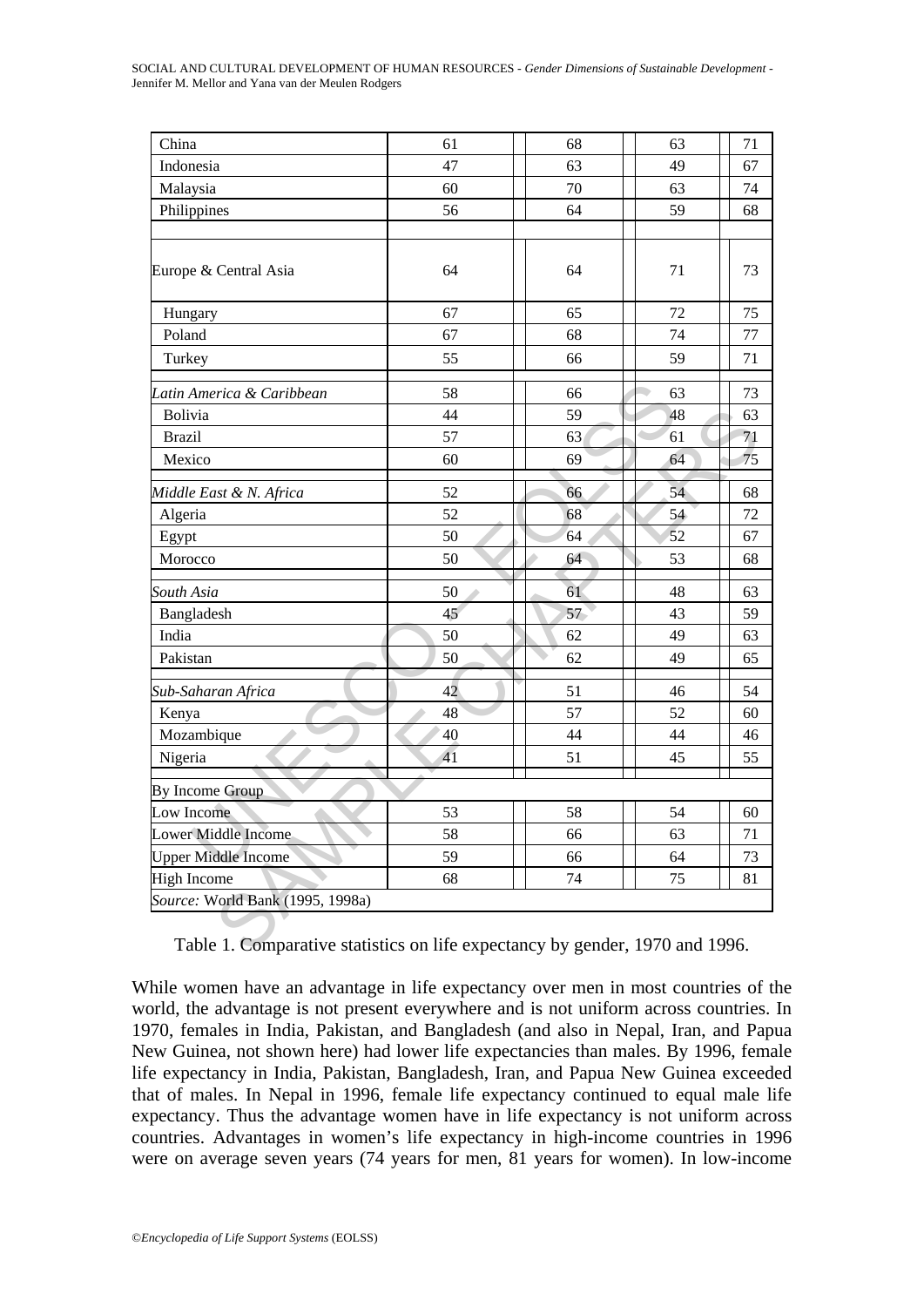countries, the gap between male and female life expectancy is considerably smaller, at only two years (58 years for men, 60 years for women). This variation in the gender gap in life expectancy is especially worth noting given the evidence that females have a biological advantage in survival over males.

Coale suggests that higher rates of female mortality are driven by traditions in South Asian countries such as India that create "discriminatory treatment sufficiently adverse to females to outweigh their normal advantage of experiencing mortality lower than that of males" (Coale, 1991: 520). He estimates that such traditions, beginning shortly after birth, are responsible for approximately 60 million "missing" women in the countries of China, India, Pakistan, Bangladesh, Nepal, and Egypt.

The contract of the model of the morality and the section of the morality rate atios for females and males under age five, report that in countries where female life expectancy is only moderate<br>
ie expectancy, child mortal Mortality rate ratios for females and males under age five, reported in T<br>
at in countries where female life expectancy is only moderately greater<br>
at the case of the seconds that of boys (as in the case<br>
are and India). R Data on child mortality reveal that such discriminatory behavior does indeed begin at early ages. Mortality rate ratios for females and males under age five, reported in Table 2, show that in countries where female life expectancy is only moderately greater than male life expectancy, child mortality for girls exceeds that of boys (as in the cases of Bangladesh and India). Research by Waldron in 1987 on developing countries reveals that sex differentials in mortality vary during childhood. During infancy, male mortality exceeds female mortality, most likely due to genetic differences in health present at the time of birth. However, for children aged one to four in countries with life expectancies less than 60 years, female mortality exceeds males. In countries with life expectancies greater than 60 years, male mortality exceeds females. The causes of these sex differentials are very different in the two cases. Excess female mortality in low life expectancy countries is caused by a wide range of factors, while excess male mortality in high life expectancy countries is driven by high numbers of male deaths caused by accidents and violence. Further research by Waldron indicates that excess female mortality is associated with differences in caloric intake, nutritional content, medical treatment that adversely affects female children, and with reported patterns of son preference by adults.

|                                                          | Under-5        | Under-5        | Life expectancy at |  |  |
|----------------------------------------------------------|----------------|----------------|--------------------|--|--|
|                                                          | mortality rate | morality rate, | birth, ratio       |  |  |
|                                                          | (both sexes)   | ratio          | female/male        |  |  |
|                                                          |                | female/male    |                    |  |  |
|                                                          |                |                |                    |  |  |
| By region and selected countries (low and middle income) |                |                |                    |  |  |
| <b>East Asia and Pacific</b>                             |                |                |                    |  |  |
| China                                                    | 40             | 1.24           | 1.05               |  |  |
| Indonesia                                                | 59             | 0.81           | 1.06               |  |  |
| Malaysia                                                 | 21             | 0.85           | 1.06               |  |  |
| Philippines                                              | 42             | 0.80           | 1.05               |  |  |
| Thailand                                                 | 36             | 0.92           | 1.09               |  |  |
| <b>Europe and Central Asia</b>                           |                |                |                    |  |  |
| Hungary                                                  | 16             | 0.75           | 1.14               |  |  |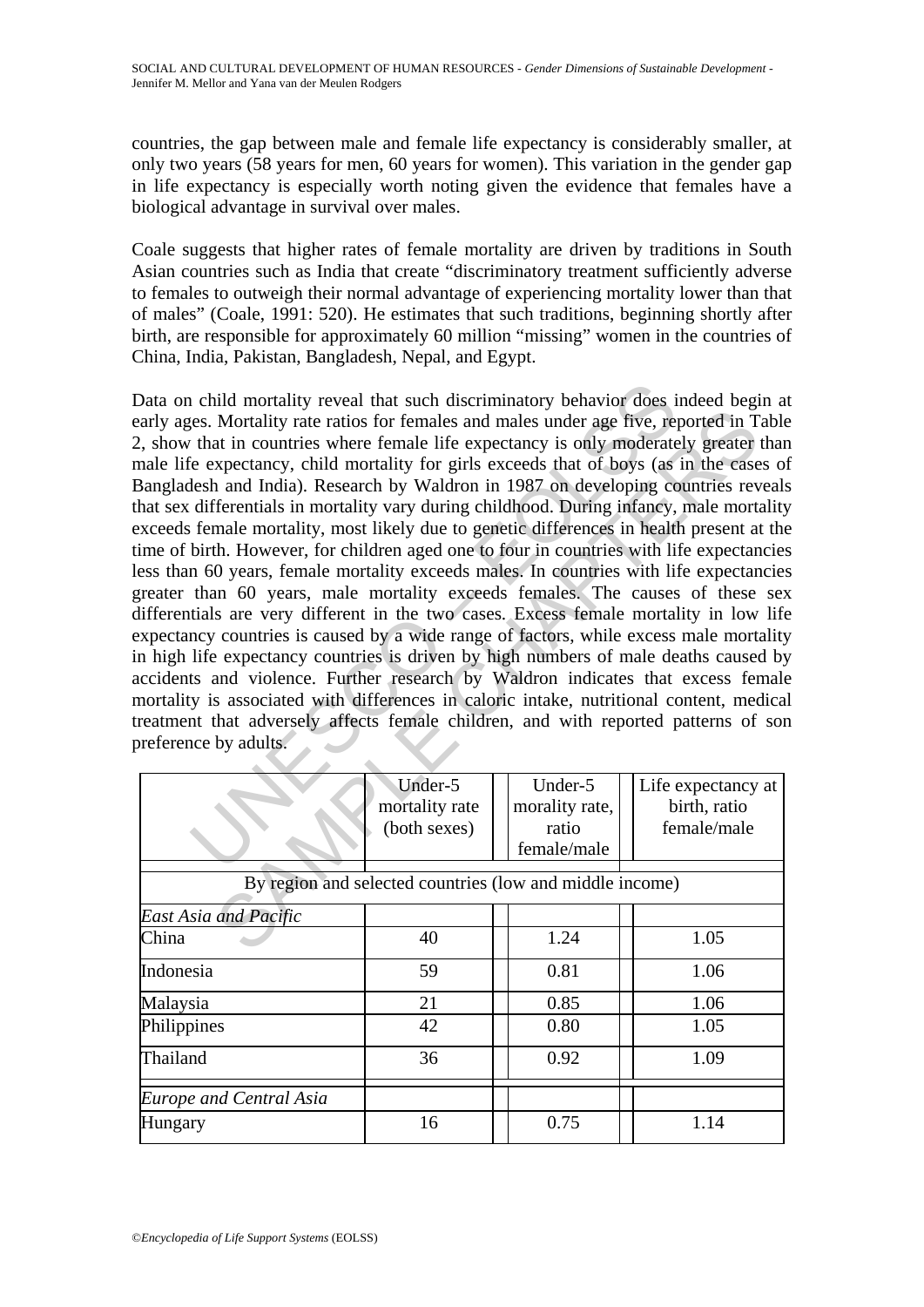SOCIAL AND CULTURAL DEVELOPMENT OF HUMAN RESOURCES - *Gender Dimensions of Sustainable Development* - Jennifer M. Mellor and Yana van der Meulen Rodgers

| Poland                                                                                                                                                                       | 18  | 0.70 | 1.14 |
|------------------------------------------------------------------------------------------------------------------------------------------------------------------------------|-----|------|------|
| Turkey                                                                                                                                                                       | 58  | 0.79 | 1.08 |
| Latin<br>America<br>and<br>Caribbean                                                                                                                                         |     |      |      |
| <b>Bolivia</b>                                                                                                                                                               | 84  | 0.90 | 1.06 |
| <b>Brazil</b>                                                                                                                                                                | 45  | 0.76 | 1.12 |
| Mexico                                                                                                                                                                       | 36  | 0.85 | 1.09 |
| Middle East and North Africa                                                                                                                                                 |     |      |      |
| Algeria                                                                                                                                                                      | 52  | 0.83 | 1.04 |
| Egypt                                                                                                                                                                        | 66  | 0.90 | 1.04 |
| Morocco                                                                                                                                                                      | 64  | 0.86 | 1.06 |
| South Asia                                                                                                                                                                   |     |      |      |
| Bangladesh                                                                                                                                                                   | 104 | 1.07 | 1.00 |
| India                                                                                                                                                                        | 90  | 1.17 | 1.01 |
| Pakistan                                                                                                                                                                     | 99  | 0.97 | 1.03 |
| Sri Lanka                                                                                                                                                                    | 18  | 0.93 | 1.06 |
| Sub-Saharan Africa                                                                                                                                                           |     |      |      |
| Kenya                                                                                                                                                                        | 101 | 0.95 | 1.07 |
| Mozambique                                                                                                                                                                   | 163 | 0.89 | 1.06 |
| Nigeria                                                                                                                                                                      | 141 | 0.91 | 1.06 |
| Source: World Health Organization (1998b).                                                                                                                                   |     |      |      |
| Table 2. Comparative statistics on child mortality by gender, 1997.                                                                                                          |     |      |      |
| Related work by Koenig and D'Souza published in 1986 found that female children in<br>ural Bangladesh were fed less frequently and with lower-quality food, were less likely |     |      |      |

Related work by Koenig and D'Souza published in 1986 found that female children in rural Bangladesh were fed less frequently and with lower-quality food, were less likely to receive treatment in health centers, and were treated at health centers later in their illnesses than male children. Recent statistics on child nutrition for Bangladesh are consistent with these findings. In 1990, 67.8% of female children were reported to be underweight compared to 64.8% of male children (United Nations, 1994).

Using data on 35 developing countries from the Demographic and Health Surveys, Hill and Upchurch in 1995 examined differences in child mortality by gender and found evidence of a female disadvantage in under-5 mortality rates in 90% of the sample observations. Factors significantly associated with the male–female difference in mortality rates were differences in immunization and differences in the social status of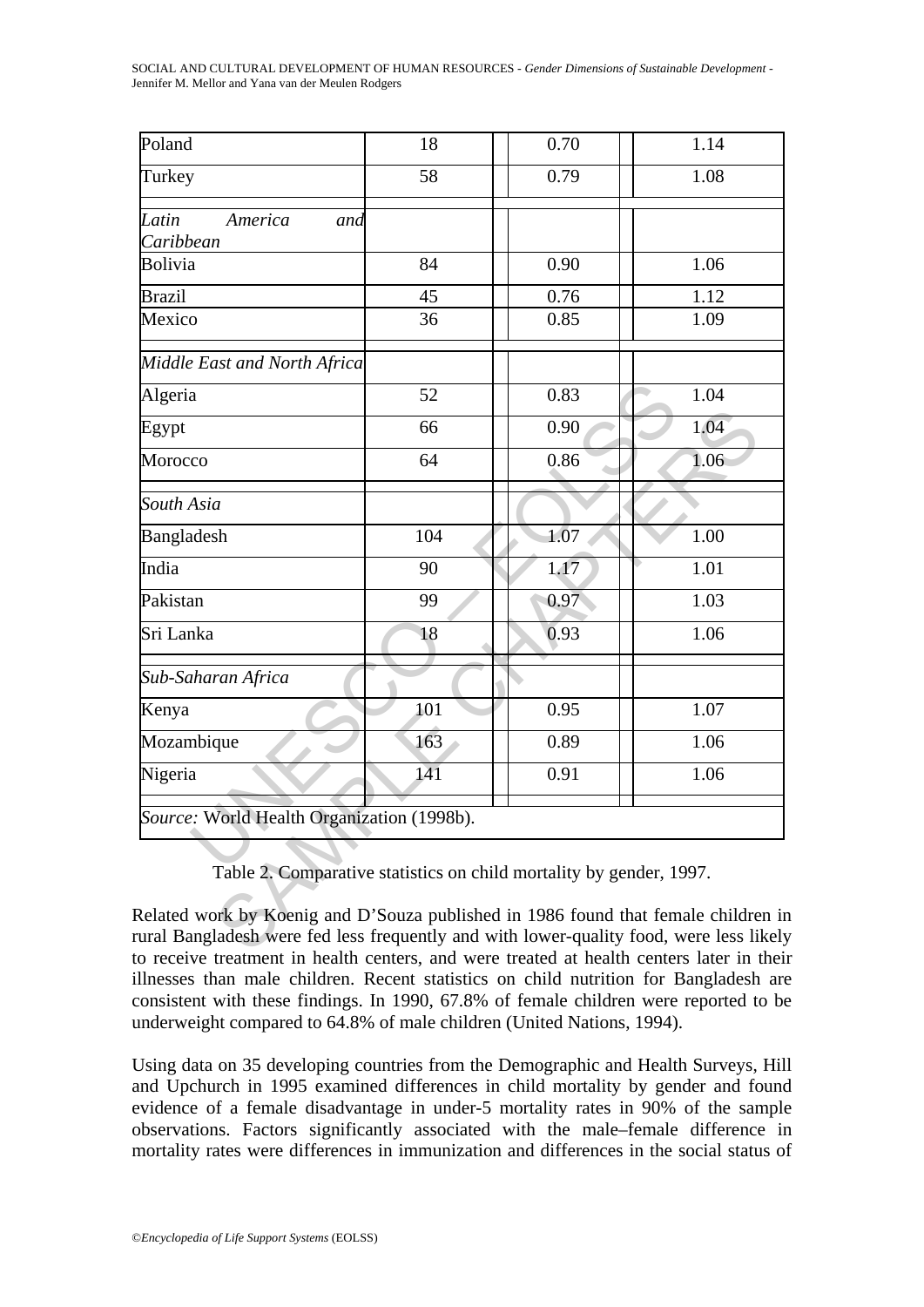women compared to men (measured by the ratio of female to male primary school enrollment). A number of health-related measures had no relationship to male–female mortality differences at the country level. Their research suggests the importance of using individual-level analysis to identify the source of persistent gender differences in child mortality.

-

-

-

# TO ACCESS ALL THE **29 PAGES** OF THIS CHAPTER, Visit: http://www.eolss.net/Eolss-sampleAllChapter.aspx

#### **Bibliography**

Beall J. (1995). In sickness and in health: Engendering health policy for development. *Third World Planning Review* **17**, 213–222. [This paper describes reasons for a gendered approach in Third World health policy.]

TO ACCESS ALL THE 29 PAGES OF THIS CHAPT<br>Visit: http://www.colss.net/Eolss-sampleAllChapter.a<br>pappy<br>(1995). In sickness and in health: Engendering health policy for developm<br>*Review* 17, 213-222. [This paper describes reas **Visit:**  $\frac{1}{2}$ <br> **Visit:**  $\frac{1}{2}$ <br> **Visit:**  $\frac{1}{2}$ <br> **Visit:**  $\frac{1}{2}$ <br> **View 17**, 213-222. [This paper describes reasons for a gendered approach in Third V<br>  $\frac{1}{2}$ <br>  $\frac{1}{2}$ <br>  $\frac{1}{2}$ <br>  $\frac{1}{2}$ <br>  $\frac{1}{2}$ <br> Birdsall N., Graham C., and Sabot R., eds. (1998). *Beyond Tradeoffs: Market Reform and Equitable Growth in Latin America*, 367 pp. Washington, DC: Inter-American Development Bank and Brookings Institution Press. [This book argues that no necessary tradeoff exists between efficiency and equity objectives in market economies.]

Birdsall, N., Ross D., and Sabot, R. (1995). Inequality and growth reconsidered: Lessons from East Asia. *World Bank Economic Review* **9**, 477–508. [This work finds that low inequality has a positive effect on economic growth.]

Blau F., Ferber M., and Winkler A. (1998). *The Economics of Women, Men, and Work*, 396 pp. Upper Saddle River, NJ: Prentice-Hall. [This study provides a thorough empirical record, with theoretical underpinnings, of labor market outcomes for men and women around the world.]

Cagatay N. and Ozler S. (1995). Feminization of the labor force: The effects of long-term development and structural adjustment. *World Development* **23**, 1883–1894. [This article uses cross-sectional data to examine changing trends in female labor force participation as countries develop.]

Coale A. J. (1991). Excess female mortality and the balance of the sexes in the population: An estimate of the number of "missing females". *Population Development and Review* **17**, 517–523. [This paper provides an approximate measure of higher female mortality that results from tradition-based sex discrimination.]

Goldin C. (1995). The U-shaped female labor force function in economic development and economic history. *Investment in Women's Human Capital* (ed. T. P. Schultz), pp. 61–90. Chicago: University of Chicago Press. [This chapter uses historical data for the United States to illustrate a U-shaped relationship between development and female labor force participation.]

Greenwood B. M., Bradley A. K., Greenwood A. M., Byass P., Jammeh K., Marsh K., Tulloch S., Oldfield F. S. J., and Hayes R. (1987). Mortality and morbidity among children in a rural area of the Gambia, West Africa. *Transactions of the Royal Society of Tropical Medicine and Hygiene* **81**, 478–486. [This research uses a post-mortem questionnaire to measure the incidence of malaria and its role in morbidity and mortality.]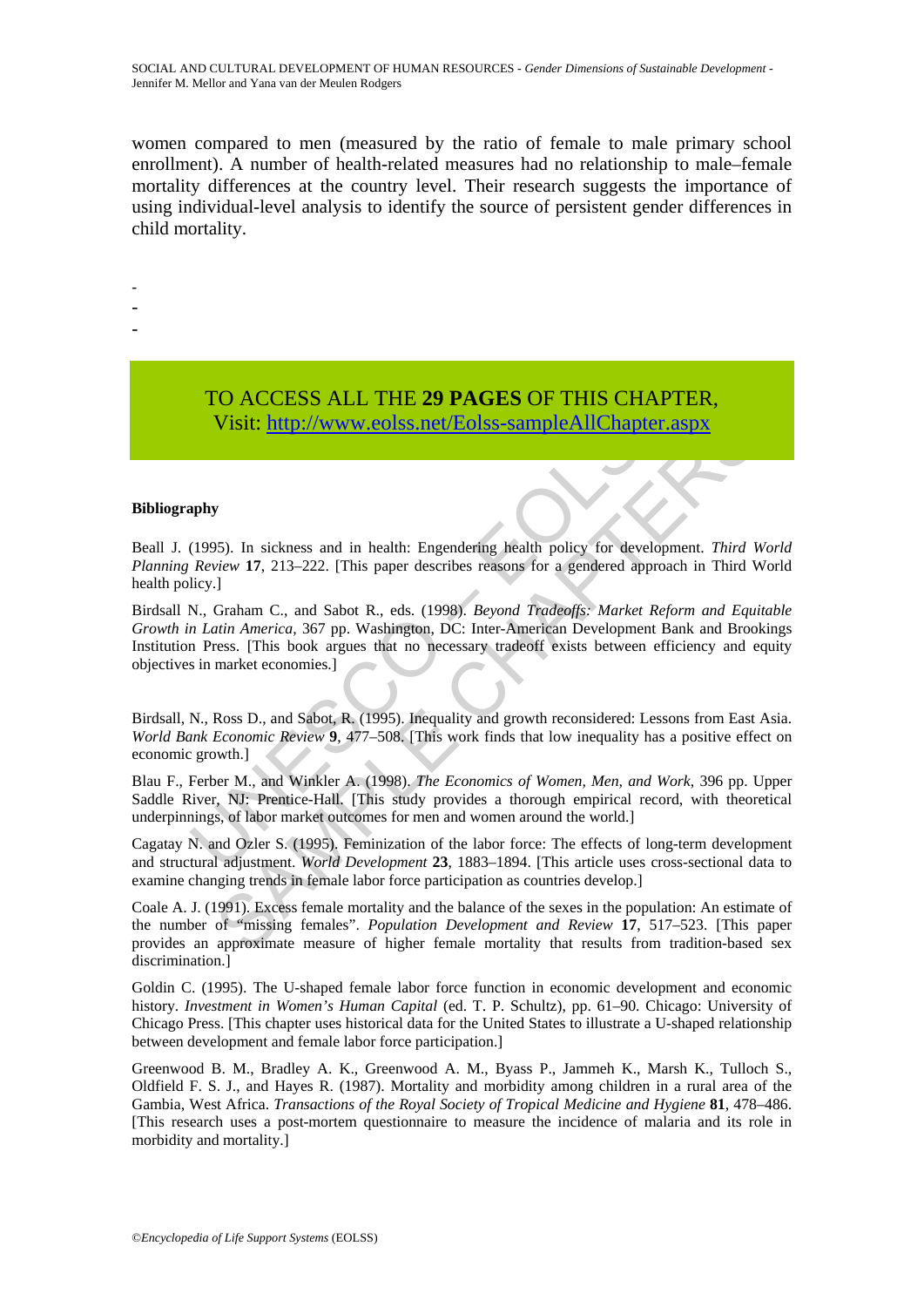Hill K. and Upchurch D. M. (1995). Gender differences in child health: Evidence from the Demographic and Health Surveys. *Population Development and Review* **21**, 127–151. [This work uses data from 35 developing countries to measure the extent and causes of gender differences in infant and child mortality.]

International Labour Office. (Various years). *Yearbook of Labour Statistics*. Geneva: International Labour Office. [This data source provides detailed information on employment and earnings around the world.]

Kjellstrom T., Koplan J. P., and Rothenberg R. B. (1992). Current and future determinants of adult illhealth. *The Health of Adults in the Developing World* (ed. R. Feachem, T. Kjellstrom, C. Murray, M. Over, and M. Phillips), pp. 209–260. Oxford: Oxford University Press. [This chapter provides an overview of the determinants of adult ill-health and describes how the reduction of ill-health can reduce the loss of productivity.]

Koenig M. A. and D'Souza S. (1986). Sex differentials in child mortality in rural Bangladesh. *Social Science and Medicine* **22**, 15–22. [This paper presents evidence of excess female mortality using longitudinal data from children and explores the rationale for the differential value placed on female and male children.]

Lucy T. V. (1995). Empowerment of women for sustainable development. *Social Action* **24**, 224–231. [This article provides a gendered perspective of sustainable development.]

mal data from children and explores the rationale for the differential value place.<br>
U. (1995). Empowerment of women for sustainable development. *Social Ac*.<br>
U. (1995). Empowerment of women for sustainable development. 21995). Empowerment of women for sustainable development. *Social Action* 24, 224<br>provides a gendered perspective of sustainable development.]<br>L., Feachem R. G. A., Phillips M. A., and Willis C. (1992). Adult morbidity: Li Murray C. J. L., Feachem R. G. A., Phillips M. A., and Willis C. (1992). Adult morbidity: Limited data and methodological uncertainty. *The Health of Adults in the Developing World* (ed. R. Feachem, T. Kjellstrom, C. Murray, M. Over, and M. Phillips), pp. 113–208. Oxford: Oxford University Press. [This chapter discusses the different types of morbidity data and their shortcomings, and summarizes results based on adult morbidity surveys.]

Murray C. J. L., Yang G., and Qiao X. (1992). Adult mortality: Levels, patterns and causes. *The Health of Adults in the Developing World* (ed. R. Feachem, T. Kjellstrom, C. Murray, M. Over, and M. Phillips), pp. 23–112. Oxford: Oxford University Press. [This chapter explores the trends and causes in adult mortality in the developing world using existing data and previous research.]

Nataraj S., Rodgers Y., and Zveglich J. (1998) Protecting female workers in industrializing countries. *International Review of Comparative Public Policy* **10**, 197–221. [This study discusses the adoption of protective measures for female workers in industrializing countries and examines their labor market effects.]

Oaxaca R. (1973). Male–Female wage differentials in urban labor markets. *International Economic Review* **14**, 693–709. [This research first developed a now-common decomposition procedure for earnings gaps.]

Schultz T. P. (1993). Investments in the schooling and health of women and men: Quantities and returns. *Investment in Women's Human Capital* (ed. T. P. Schultz), pp. 15–50. Chicago: The University of Chicago Press. [This paper surveys the recent trends in the growth of investments in schooling and health in women.]

Schultz T. P. and Tansel A. (1997). Wage and labor supply effects of illness in Cote D'Ivoire and Ghana: Instrumental variables estimates for days disabled. *Journal of Development Economics* **53**, 251–286. [This paper uses an instrumental variables approach to deal with measurement error and simultaneity in the estimation of the effect of disability of labor market outcomes.]

Sen A. (1989). Women's survival as a development problem. *Bulletin of the American Academy of Arts and Sciences* **63**, 14–29. [This article examines the implications of women's unequal access to the benefits of medical and economic progress.]

Strauss J., Gertler P. J., Rahman O., and Fox K. (1993). Gender and life-cycle differentials in the patterns and determinants of adult health. *Investment in Women's Human Capital* (ed. T. P. Schultz), pp. 171–213. Chicago: The University of Chicago Press. [This study investigates the patterns and socioeconomic determinants of adult ill-health using survey data from four countries.]

Stromquist N., ed. (1998). *Women in the Third World: An Encyclopedia of Contemporary Issues*, 683 pp. New York: Garland Publishing. [This comprehensive reference work presents recent scholarship on a wide range of issues relating to women and development.]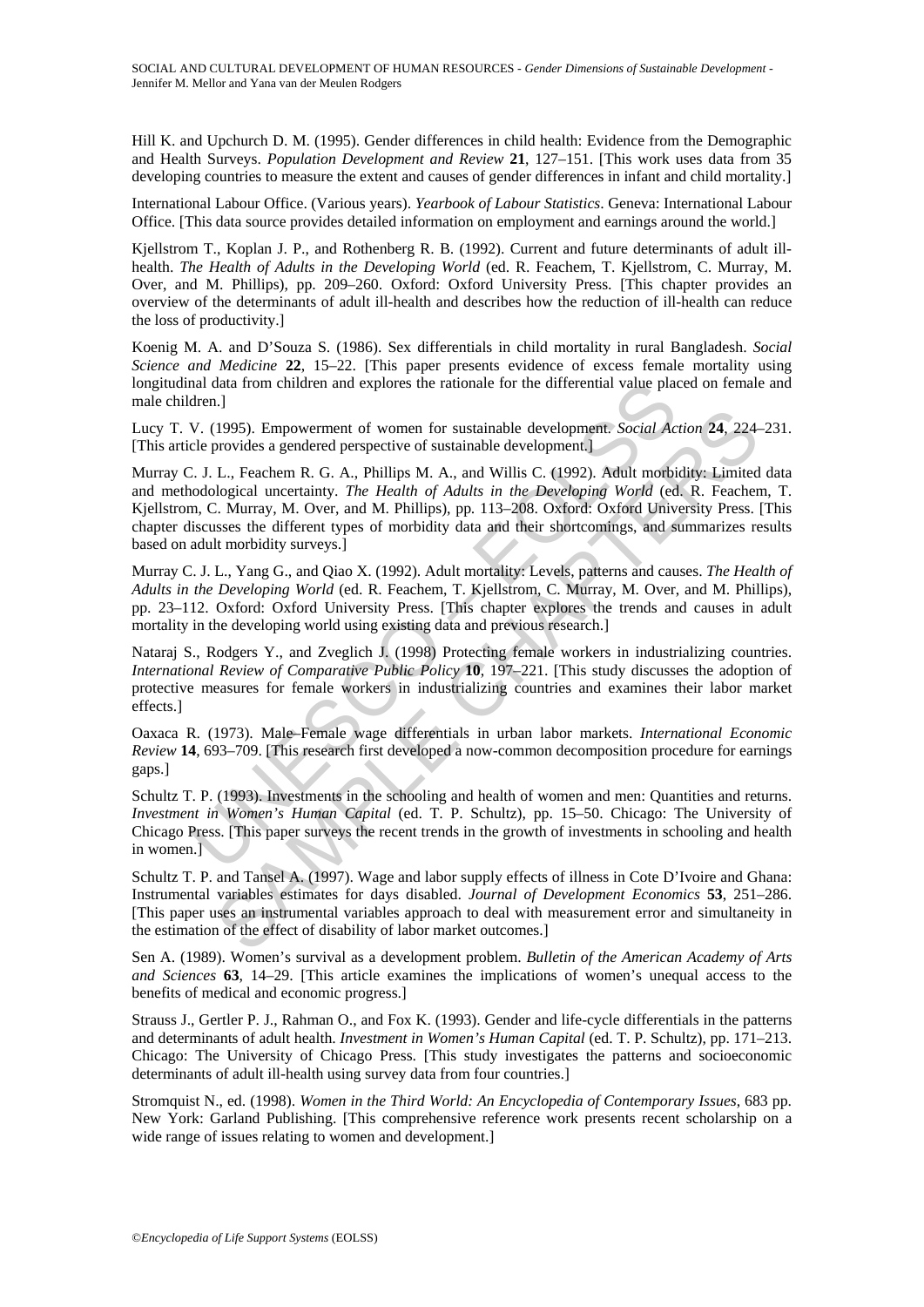Sutton M. (1998). Girls' educational access and attainment. *Women in the Third World: An Encyclopedia of Contemporary Issues* (ed. N. Stromquist), pp. 381–396. New York: Garland Publishing. [This chapter studies the importance of educating girls and women, and the obstacles to universal education.]

United Nations (1986). Development statistics of disabled persons: Case studies. *Statistics on Special Population Groups Series Y*, No. 2. New York: United Nations. [This paper presents statistical evidence and measurement difficulties in the estimation of disability incidence.]

United Nations (1994). *Women's Indicators and Statistics Database*. Version 3, CD-ROM. New York: United Nations. [This data source provides a wide range of economic and social indicators by gender for countries around the world.]

United Nations (1995). *The World's Women 1995: Trends and Statistics*. New York: United Nations. [This data source provides a wide range of economic and social indicators by gender for countries around the world.]

Vlassoff C. (1998). Women and contraception. *Women in the Third World: An Encyclopedia of Contemporary Issues* (ed. N. Stromquist), pp. 185–193. New York: Garland Publishing. [This article provides an historical overview of birth control practices and a discussion of current population policy.]

Waldron I. (1986). What do we know about causes of sex differences in mortality? A review of the literature. *Population Bulletin of the United Nations* 18-1985, 59–76. [This paper reviews evidence of sex differentials in mortality and summarizes the evidence concerning the causes.]

C. (1998). Women and contraception. Women in the Third World: An<br>orary Issues (ed. N. Stromquist), pp. 185–193. New York: Garland Publish<br>an historical overview of birth control practices and a discussion of current pop<br>I. *y Issues* (ed. N. Stromquist), pp. 185-193. New York: Garland **Publishing**, [This a<br>istorical overview of birth control practices and a discussion of current population polic<br>1986). What do we know about causes of sex di Waldron I. (1987). Patterns and causes of excess female mortality among children in developing countries. *World Health Statistics Quarterly* **40**, 194–210. [This article reviews major hypotheses concerning the causes of higher female mortality and tests these hypotheses using data on deaths by cause.]

Wilkinson R. G. (1996). *Unhealthy Societies: The Afflictions of Inequality*, 255 pp. London: Routledge. [This book posits that a major determinant of health status is income inequality, and provides statistical evidence in support of this view.]

World Bank (1991). *World Development Report 1991: The Challenge of Development*. New York: Oxford University Press. [This data source provides a wide range of economic and social indicators for countries around the world.]

World Bank (1995). *World Development Report 1995: Workers in an Integrating World*. New York: Oxford University Press. [This data source provides a wide range of economic and social indicators for countries around the world.]

World Bank (1997). *World Development Report: The State in a Changing World*. New York: Oxford University Press. [This data source provides a wide range of economic and social indicators for countries around the world.]

World Bank (1998a). *World Development Report 1998/99: Knowledge for Development*. New York: Oxford University Press. [This data source provides a wide range of economic and social indicators for countries around the world.]

World Bank. (1998b). *World Development Indicators*, CD-ROM. [This data source provides a wide range of economic and social indicators for countries around the world.]

World Health Organization (1995). *World Health Statistics Annual 1994*. Geneva: The World Health Organization. [This data source provides a wide range of health indicators for countries around the world.]

World Health Organization (1996). *World Health Statistics Annual 1995*. Geneva: The World Health Organization. [This data source provides a wide range of health indicators for countries around the world.]

World Health Organization (1998a). *Gender and Health a Technical Paper*. Geneva: The World Health Organization. [This study illustrates the role of gender in health, health policy, and program development.]